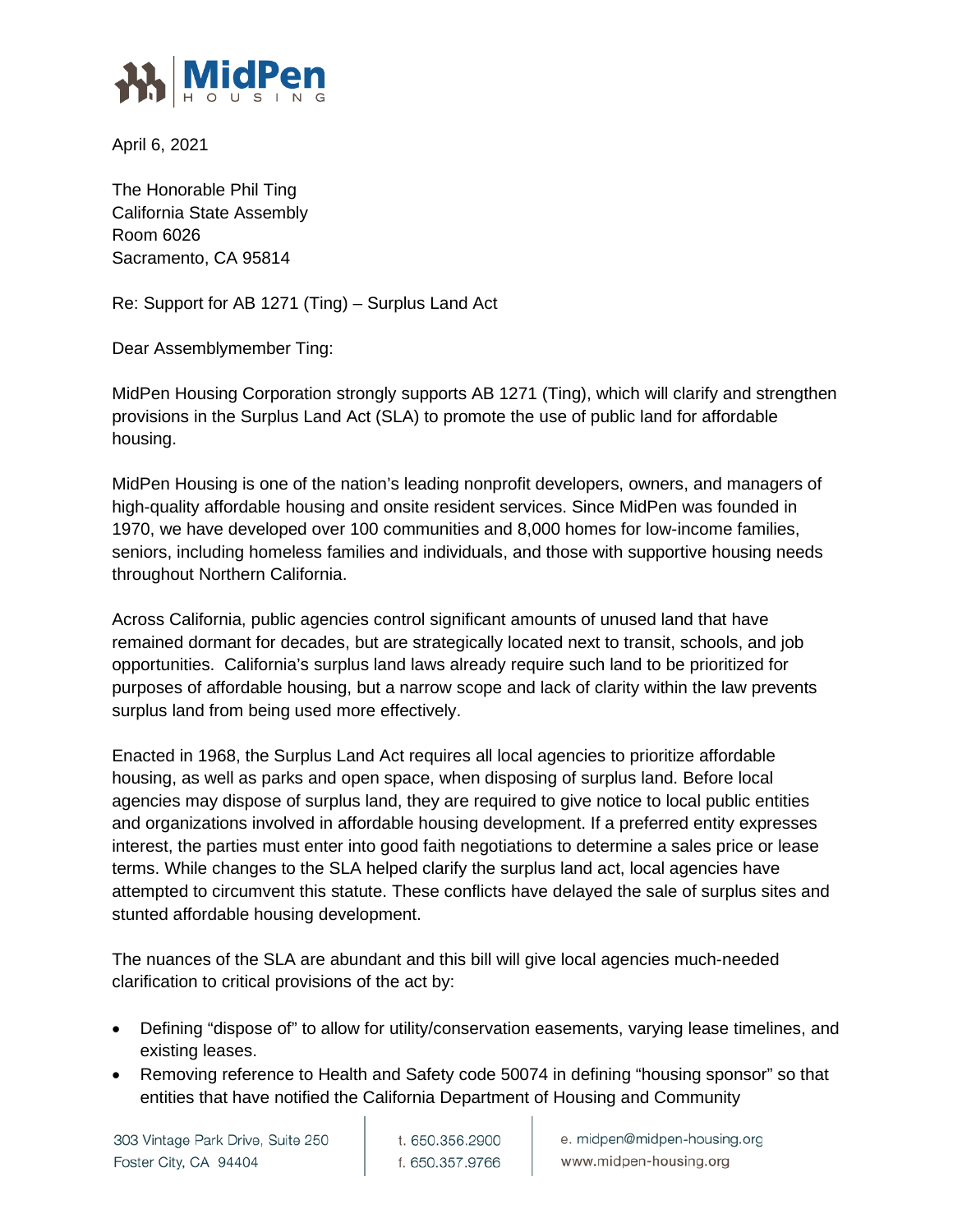Development (HCD), as the administering department, of their interest in acquiring surplus land are included on the entire list of interested parties is the list of "housing sponsors" that must be notified of the availability of surplus land.

- Clarifying individual parcels would not be subject to SLA provided that there is at least 25% minimum affording housing to lower income households and must be offered for competitive bid.
- Clarifying that the initial affordable housing sponsor that is unable to reach an agreement on terms of disposition with an agency would have the first right of refusal on the same terms of negotiations subsequently reached with another entity.
- Clarifying that HCD is required to publish all copies of notices of availability.

AB 1271 Surplus land can provide opportunities to create new affordable housing and will ensure those opportunities are fully realized. For these reasons, MidPen Housing Corporation strongly supports AB 1271 (Ting) and encourages the Legislature to pass this important bill.

Sincerely,

mmot a F

Matthew O. Franklin President & Chief Executive Officer MidPen Housing Corporation

C<sub>c</sub>:

Nevada Merriman, Director of Policy

MidPen Housing Corporation